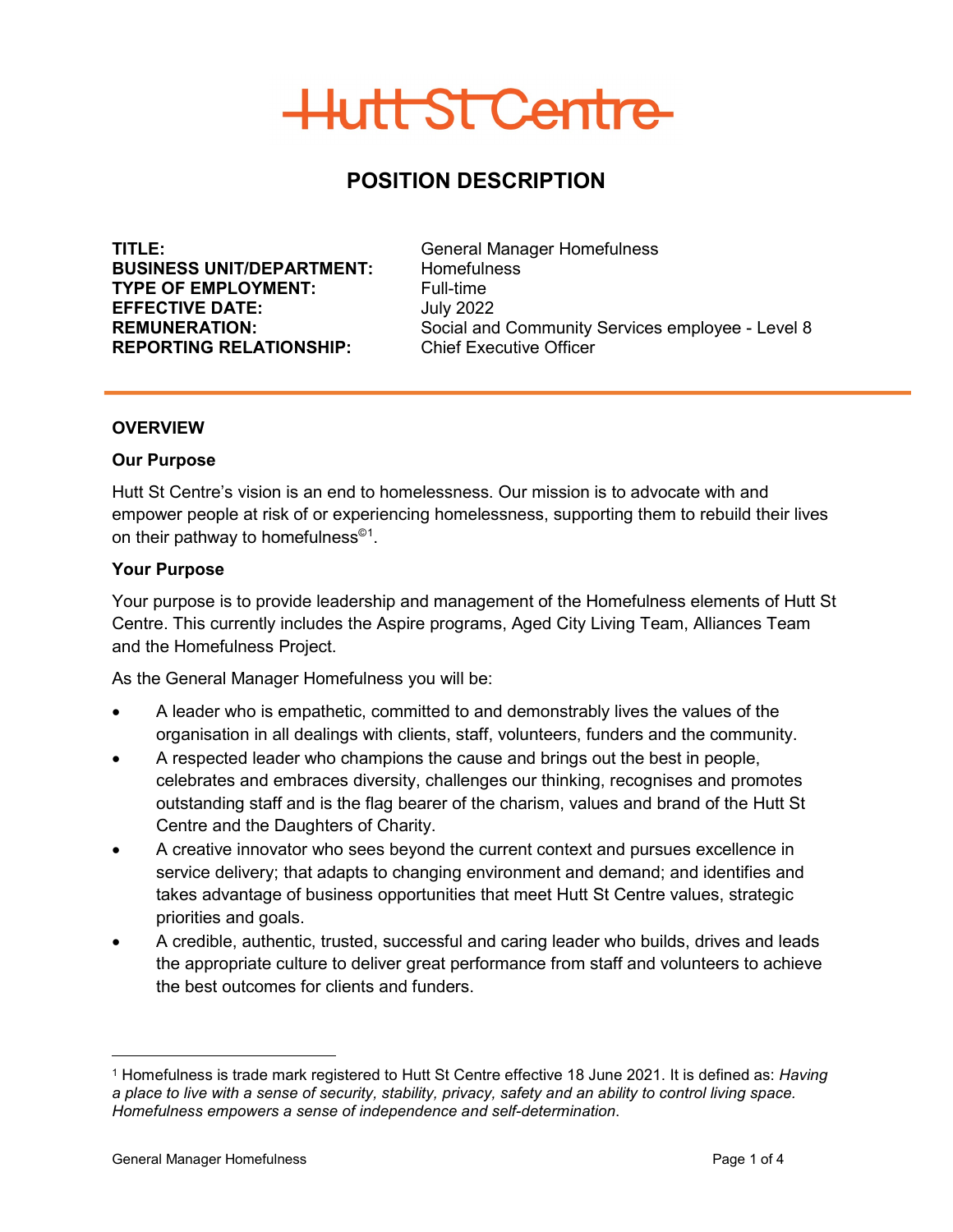## **POSITION DESCRIPTION**

- A respected collaborator, who looks over the horizon, contributing to sector-wide improvements focussed on eliminating the circumstances that lead to people experiencing homelessness.
- An effective and respectful communicator who is comfortable in all forums and environments.

## **AUTHORITY TO ACT**

Staff are required to support and operate within:

- Hutt St Centre Vision, Mission, Organisational Values and Strategic Plan.
- Hutt St Centre policies, procedures, guidelines, Code of Conduct and Practice Framework.
- Defined limits of delegated authority.

## **KEY DUTIES**

- Undertake all duties and responsibilities assigned by the Chief Executive Officer (CEO).
- Ensure all Homefulness related Key Performance Indicators, objectives and compliance obligations are achieved and maintained.
- Provide leadership and guidance to the Manager of the Aspire Program.
- Provide leadership and oversight of the Aged City Living Team.
- Provide leadership and oversight of the Alliances Team. This includes maintaining a strong relationship with the Alliances.
- Exercise project management and oversight of the Homefulness (100 Houses) Project. This will include engaging with the Board committee established to oversee the project and any consultants engaged in the project.
- Act as a collaborative member of the Centre's Leadership Team.
- Be prepared to represent the CEO as and when required.
- Engage sector stakeholders and advocate on behalf of the Centre in the Sector.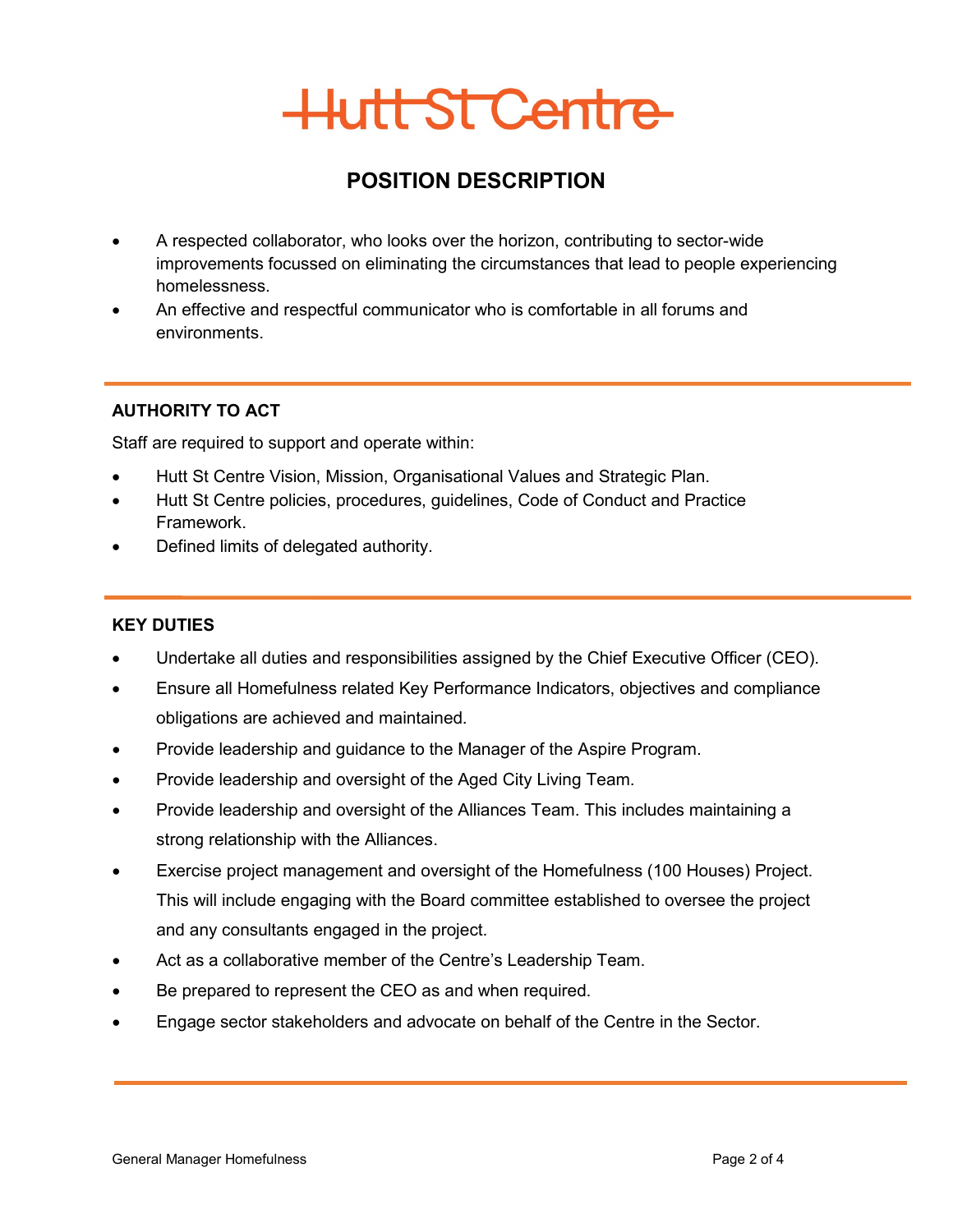## **POSITION DESCRIPTION**

## **PERSONAL DEVELOPMENT**

- Actively attend and participate in supervision and professional development opportunities to ensure high-quality and safe, client-centric services.
- Participate and actively contribute to Hutt St Centre and Alliance development activities including completion of Hutt St Centre induction modules.
- Actively contribute and participate in the performance development process.
- Attend essential training such as Child Safe Environments, Cultural Awareness and Safe and Calm Training.

## **WORKPLACE, HEALTH AND SAFETY**

- Comply with all policies, procedures and instructions in relation to work, health and safety (WHS).
- Keep your work area free of hazards and follow all reasonable directions by your Manager.
- Record all hazards or incidents within the WHS Portal and report them to your supervisor as soon as reasonably possible.
- Act as a role model to other staff and volunteers by demonstrating safe work conduct, ensuring reasonable care that your actions or lack of action does not adversely affect others.
- Ensure that workers are equipped with the information, instruction, training and supervision that they need to work safely.
- Ensure that workers including volunteers and contractors are aware of, and abide by, all relevant health and safety procedures particularly those relating to the operation of plant and equipment.
- Provide PPE as required and ensure workers are aware of correct usage and storage requirements.

## **EDUCATION/QUALIFICATIONS**

- Tertiary Qualifications in management and leadership or equivalent experience
- Tertiary Qualifications in social sciences, social work or a related field.